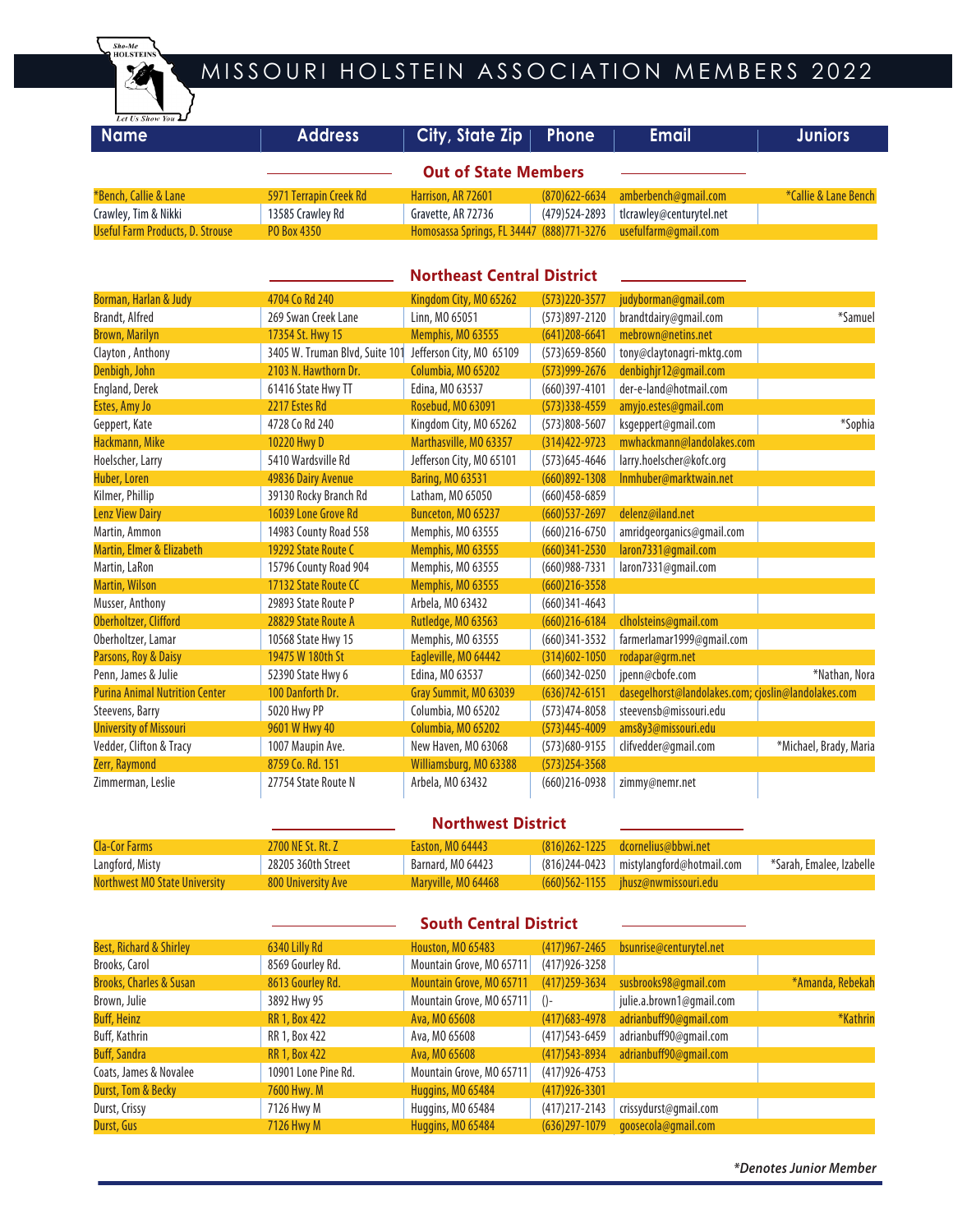

| <b>Name</b>                      | <b>Address</b>          | City, State Zip                          | Phone             | <b>Email</b>                           | <b>Juniors</b>                    |
|----------------------------------|-------------------------|------------------------------------------|-------------------|----------------------------------------|-----------------------------------|
|                                  |                         | <b>South Central District, Continued</b> |                   |                                        |                                   |
| Eilenstine, Loren & Michelle     | 10557 Red Springs Rd    | Mountain Grove, MO 65711                 | $(417)926 - 2679$ | Mramaeker@qmail.com                    | *Chase                            |
| Heppard, Candy                   | 747 Goldfinch Rd        | Marsfield, MO 65706                      | (417) 260-0439    | candyld@yahoo,com                      | *Jase, Lane                       |
| McClellan, Joe                   | 3595 Co Rd 5360         | Willow Springs, MO 65793                 | $(417)$ 252-1626  | jmcclellan@centurytel.net              | *Katelyn, Hope                    |
| Probert, Ted & Pam               | 3845 Hwy AB             | Mansfield, MO 65704                      | (417) 924-8574    | probertgelbvieh@gmail.com              |                                   |
| Scrivner, Tommy & Andrea         | Rt. 1 Box 425           | Ava, MO 65608                            | $(417)543 - 0725$ | scrivnerfamilyfarm@gmail.com           | *Kylie, Zach, Jacob, Kelly, Casey |
| Shaver, Ron & DyAnna             | 5105 Tharpe School Road | Norwood, MO 65717                        | (417) 746-4342    | shaverside@hotmail.com                 |                                   |
| <b>Summit Genetics - Don Ely</b> | 2896 Morton Rd          | Hartville, MO 65667                      | $(417)830 - 7530$ | dreamj333@gmail.com; summitgenetics.us |                                   |
| Wittorff, Ed                     | Rt 1 Box 351-B          | Ava, MO 65608                            | $(417)683 - 6135$ | edwit1@yahoo.com                       |                                   |

|                            | <b>Southeast District</b> |                      |                   |                            |              |
|----------------------------|---------------------------|----------------------|-------------------|----------------------------|--------------|
| Hemmann, David & Cathy     | 500 Alfalfa Lane          | Jackson, MO 63755    | $(573)579 - 5855$ | gotmilkh@hotmail.com       |              |
| Lohmann Farms LLC          | 1342 PCR 330              | Perryville, MO 63775 | (573)517-1566     | lohmannfarms_3@hotmail.com |              |
| Morrison (Schoen), Melinda | 373 Goldfinch Ln.         | Perryville, MO 63775 | $(573)986 - 8095$ | morrison802@qmail.com      | *Ella, Kelby |
| Schoen, Corvin             | 8797 State Hwy CC         | Jackson, MO 63755    | $(573)986 - 8041$ | corvin43@yahoo.com         |              |
| Schoen, John               | 447 Co. Rd. 519           | Oak Ridge, MO 63769  | $(573)934 - 3548$ | schoenfarms1@hughes.net    |              |
| Strieker, Cliff            | 1310 Cherokee             | Jackson, MO 63755    | (573)243-1969     | cstrieker_kaba@yahoo.com   |              |
| Walther, Josh & Tricia     | <b>1913 St. Hwy FF</b>    | Jackson, MO 63755    | $(573)$ 275-0304  | tjwalther2016@yahoo.com    |              |

| <b>Southwest District</b>           |                       |                          |                   |                               |                                 |  |
|-------------------------------------|-----------------------|--------------------------|-------------------|-------------------------------|---------------------------------|--|
| <b>Bilyeu, Ryan</b>                 | 2897 W. Jackson       | <b>Ozark, MO 65721</b>   | $(417)838 - 1093$ | rbilyeu@cofo.edu              |                                 |  |
| Bluel, Neal & Reagan                | 7884 Lawrence 2200    | Monett, MO 65708         | $(417)772 - 4231$ | bluelrj@missouri.edu          | *Ada & Lily                     |  |
| <b>Boyd Brothers</b>                | 1556 E. 490th Rd      | <b>Bolivar, MO 65613</b> | $(417)777 - 1775$ |                               |                                 |  |
| Calvin, Marilyn                     | 9899 Lawrence 1107    | Mt Vernon, MO 65712      | $(417)461 - 3410$ | calvindairy@centurytel.net    |                                 |  |
| <b>College of the Ozarks</b>        | <b>PO Box 17</b>      | Point Lookout, MO 65726  | $(417)838 - 1093$ | rbilyeu@cofo.edu              |                                 |  |
| Davidson, Lance                     | 1811 N. Bristol Ave.  | Springfield, MO 65802    | (417) 224-1902    | ldavidson@genex.coop          |                                 |  |
| Day, David                          | 4394 S 60th Rd        | <b>Bolivar, MO 65613</b> | $(715)205 - 0931$ | masteradeen2000@yahoo.com     | *Danel & Lucy                   |  |
| Deaver, Ken & Karla                 | 5472 Lawrence 2100    | Stotts City, MO 65756    | $(417)316-0191$   | deaverk@missouri.edu          | *Raylee, Ellery & Phillip Couch |  |
| DeLong, Ron & Patty                 | 1094 Elm Springs Rd   | Marionville, MO 65705    | $(417)$ 224-3535  |                               |                                 |  |
| *Dixon, Diesel                      | 19287 Hwy J           | Conway, MO 65632         | $(417)844 - 7217$ | stildreamndairy@hotmail.com   | *Diesel Dixon                   |  |
| <b>Foster, Richard &amp; Sandra</b> | 19749 County Road 121 | Weaubleau, MO 65774      | $(417)327 - 5357$ | fostercattlefarms@qmail.com   | *Paxton                         |  |
| Graber, Nathaniel & Rose            | 3095 Lawrence 2090    | LaRussell, MO 64848      | $(417)437 - 5850$ | nrg@privategarden.org         |                                 |  |
| Groves, Brad & Gail                 | 2937 State Hwy 413    | Billings, MO 65610       | $(417)880 - 7012$ | GrovesView@gmail.com          | *Kiera                          |  |
| Groves, Grant                       | 143 Barnett Rd        | Billings, MO 65610       | $(417)844 - 3061$ | grovesgrantcaseih@gmail.com   |                                 |  |
| <b>Groves, Lonnie</b>               | 3394 State Hwy 413    | Billings, MO 65610       | $(417)844 - 1726$ |                               |                                 |  |
| Groves, Todd & Sheila               | 143 Barnett Rd        | Billings, MO 65610       | $(417)$ 224-1427  | grovestodd169@gmail.com       | *Bailey                         |  |
| Hanafin, John                       | 260 Remington Rd      | Clever, MO 65631         | $(417)880 - 2604$ | shanafin@yahoo.com            |                                 |  |
| Hostetler, Nelson & Rose            | 2380 E 368th Rd       | Louisburg, MO 65685      | $(417)327 - 7001$ |                               |                                 |  |
| Jones, Tommy & Shauna               | 14188 W. Farm Rd 174  | Republic, MO 65738       | $(417)772 - 2911$ | firefamily1283@qmail.com      | *Roper Voskamp                  |  |
| Justice, Jason & Sarah              | 1294 Schupbach Rd     | Clever, MO 65631         | $(417)880 - 0165$ | skhjustice@gmail.com          | *Sammi, Mia                     |  |
| <b>Keltner, Brantley</b>            | 3791 Silverlake Road  | Billings, MO 65610       | $(417)399 - 3098$ | bskeltner@gmail.com           | *Brantley Keltner               |  |
| Kleiboeker, Shannon                 | 17077 Lawrence 1030   | Wentworth, MO 64873      | $(417)737 - 2876$ | shannonkleiboeker@hotmail.com | *Colton, Coby                   |  |
| Ling, Eric                          | 4236 E Farm Rd 116    | Springfield, MO 65802    | (417)880-9939     | eric.robthom@gmail.com        | *Faith, Amelia, Aaron           |  |
| Ling, Janice                        | 4612 E. Farm Rd. 116  | Springfield, MO 65802    | $(417)864 - 8659$ | janice.robthom@gmail.com      |                                 |  |
| Little, Nancy                       | 2393 Wise Hill Rd     | Billings, MO 65610       | $(417)743 - 2878$ | accounting@winmitanks.com     |                                 |  |
| Luttrell, Jeanne                    | 1958 S Farm Rd 87     | Springfield, MO 65802    | $(417)773 - 5372$ | luttrelljeanne@gmail.com      |                                 |  |
| <b>Luttrell, Kristin</b>            | 1958 S Farm Rd 87     | Springfield, MO 65802    | $(417)773 - 5372$ |                               |                                 |  |
| Manes, Knial (Allen) & Jennie       | 928 S. Fremont Ave    | Springfield, MO 65804    | (417) 862-6189    | jjjjm33@aol.com               |                                 |  |
| Maples, Scott & Leah                | 4400 St Hwy M         | Clever, MO 65631         | (417) 848-2998    | scottmaples2998@gmail.com     |                                 |  |
| <b>Martin Prarie Farms</b>          | 11644 CR 350          | Humansville, MO 65674    | $(417)428 - 3457$ | martinpfarms@hotmail.com      |                                 |  |
| Martin, David & Alana               | 25000 CR 11           | Humansville, MO 65674    | (417)399-8691     | office@martinprairiefarms.com |                                 |  |